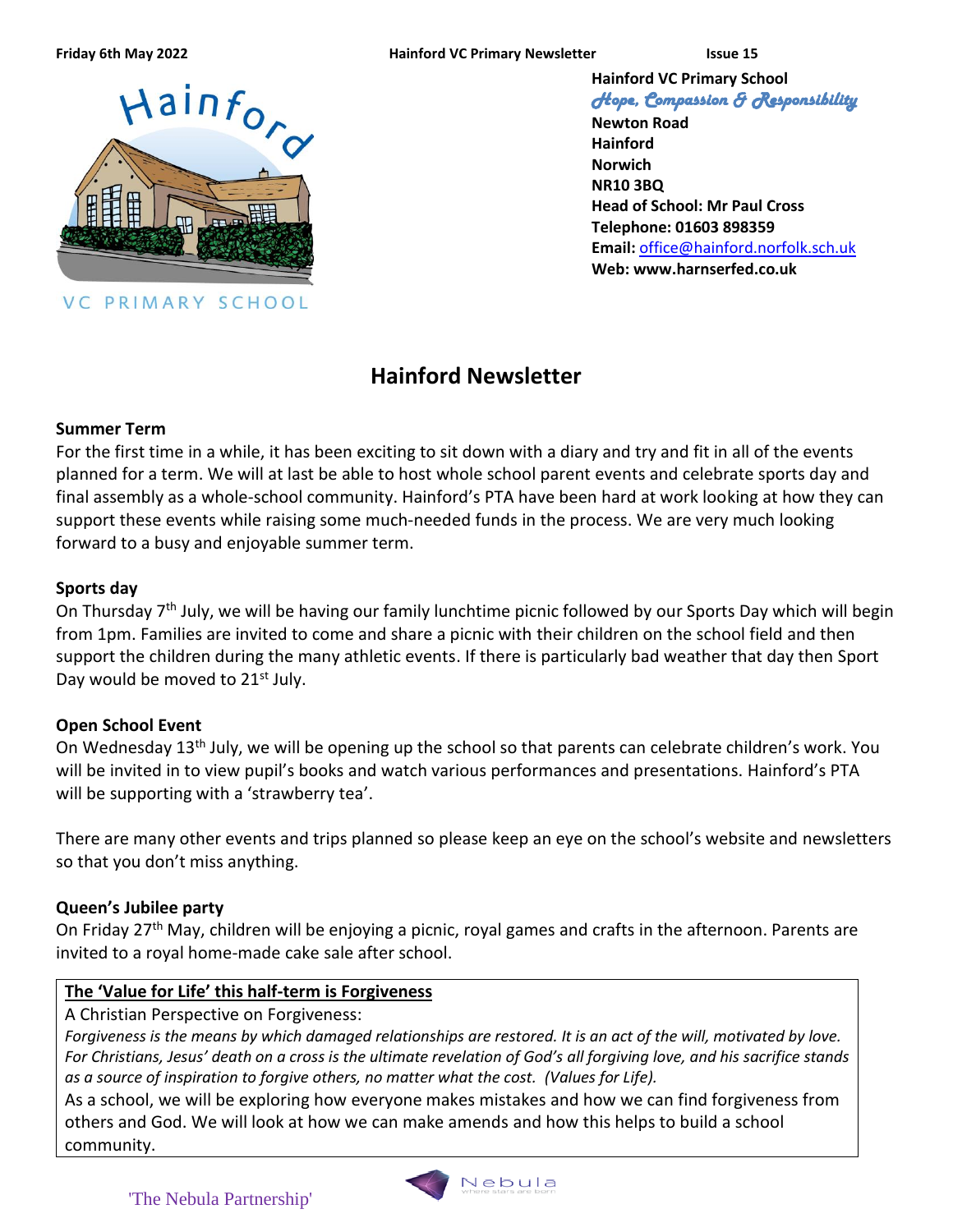## **Let's Celebrate!**

| Friday             | <b>Star Award</b>                               | <b>Values Award</b>                              |
|--------------------|-------------------------------------------------|--------------------------------------------------|
| 6th May            |                                                 | <b>Forgiveness</b>                               |
| Class 1            | <b>Charlotte M</b> – showing great              |                                                  |
|                    | improvement in her gymnastics                   |                                                  |
| Class <sub>2</sub> | <b>Martha</b> $-$ fantastic effort and progress | <b>Rosie</b> – supportive and trustworthy        |
|                    | with her reading comprehension                  | friend                                           |
| Class 3            | <b>Toby</b> – great work in all subjects        | <b>Thomas</b> – $a$ great explanation of how and |
|                    |                                                 | why Zacchaeus wronged others but was             |
|                    |                                                 | able to change for the better                    |



# Alterations/Updates in blue

### **Summer Term**

#### **May**

9<sup>th</sup> to the 12<sup>th</sup> KS2 (yr6) SATs week 20<sup>th</sup> Rearranged Nebula Year 4 Cricket event at Horsford 24<sup>th</sup> Rearranged Young Voices trip to the O2  $27<sup>th</sup>$  – Queen's Jubilee Party – children only celebration

#### **June**

# Mon 6th **Jubilee Day – school closed**

Tues 7<sup>th</sup> School reopens to pupils

Wed 8th Class 3 trip to Time and Tide Museum (*letter to follow next week*)

13<sup>th</sup> Class Photos and Year 6 Leavers

17<sup>th</sup> Father's Day Shop run by Hainford's PTA

29<sup>th</sup> to 1<sup>st</sup> Aylsham High School Induction